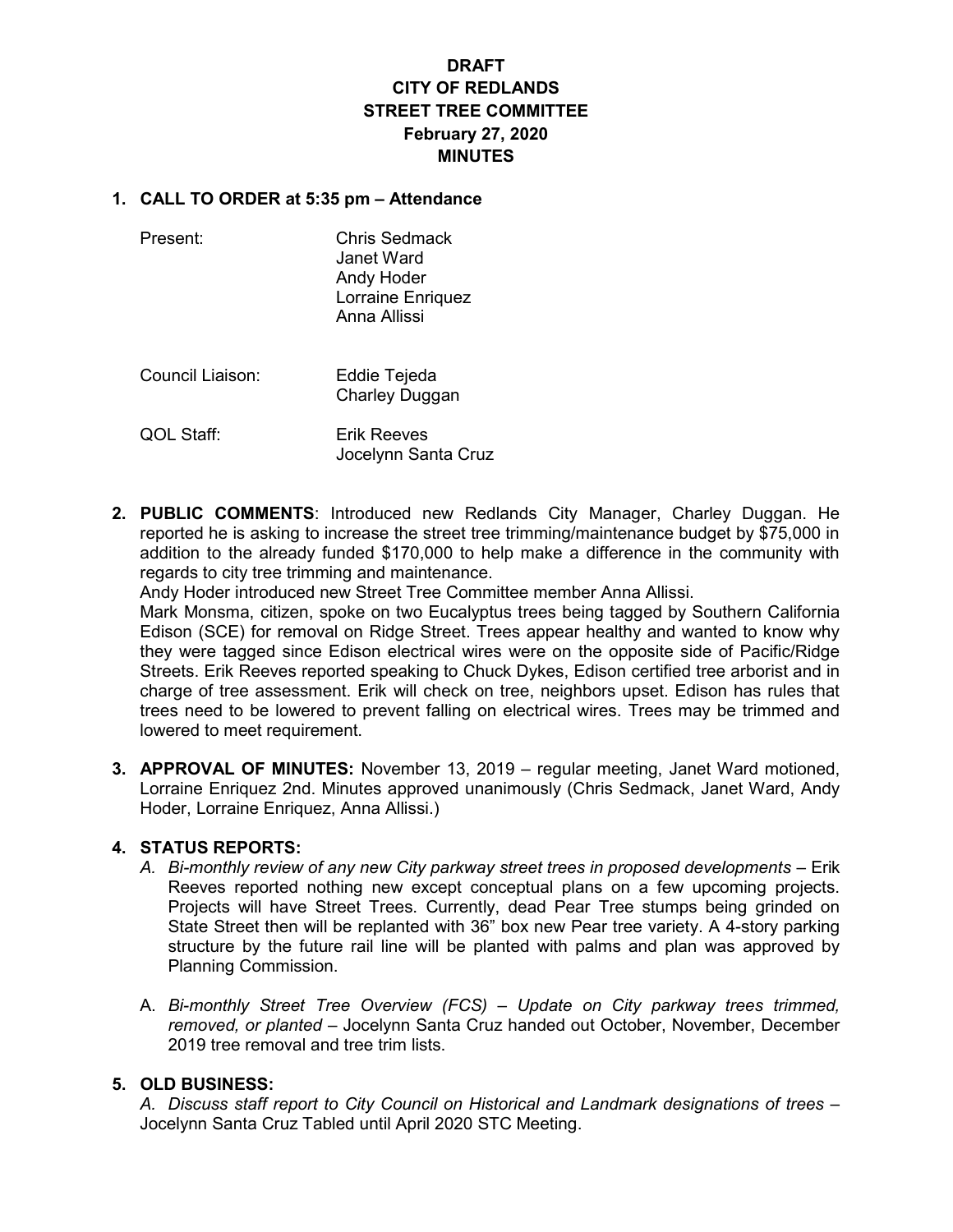B. Discussion and possible action on Street Tree Trimming Donation Program – Janet Ward will meet with Jocelynn Santa-Cruz, brochure already approved, Janet Ward will get them printed up by Citrograph Printers.

- 1. Erik Reeves will notify the STC when funds are available for city tree trimming.
- 2. Erik Reeves will give the STC list of possible trees to trim. STC can make input to proposed list.
- 3. West Coast Arborist is vendor used to trim trees on proposed list.
- 4. West Coast Arborist will bill Shelli Stockton and the Redlands Community Foundation.
- 5. The Redlands Community Foundation will pay West Coast Arborist invoice.

C. Update from staff on Oak trees on San Mateo Street – Erik Reeves reported they have lost tree trimmers and only have 2 current city tree workers, and they are playing catch-up with tree trimming projects. Erik Reeves reported that some concrete section of sidewalks on San Mateo Ave/Olive will be removed and replaced with decomposed granite. 2 Oak trees will have to be removed.

D. Update from staff on Tree city USA status - Jocelynn Santa Cruz reported Redlands is now Tree City USA on the city website.

E. Update from staff on dead Palm on  $5<sup>th</sup>$  Avenue and Ford Street – Erik Reeves will remove dead Palms when able to. The palms on east Palm have all been trimmed.

F. Update from staff on utility bill memo – care and watering of Crape Myrtle. Jocelynn Santa Cruz will rerun Crape Myrtle care and water, once approved, in the next utility bill cycle.

### 6. NEW BUSINESS:

A. Discussion and possible action on tree removal at the following locations:

1441 E. Raemee Avenue – (Holly Oak) – Tabled to allow Street Tree Committee members and city to assess Holly Oak.

- B. Discussion and possible action on Plant-a-thon partnership with UofR & Esri University of Redlands IT Department and ESRI working with schools to be part of the Plant-a-thon program to provide small trees to schools to be planted on private properties. Some students may not have yard to plant trees in, so in order for them to participate, Erik Reeves will take some small trees and place them at the Fire Garden located by Ford Park until they can be planted into 15 gallon pots. Then a spot will be found to plant the new trees into. Small trees to be handed out in April 2020.
- C. Discussion and possible action on establishing a tree planting schedule New city tree plantings have been frozen for a couple of years. With current rainfall, city will plant 40- 50 new trees when street trees are removed and are on the city's on-going street planting list.
- D. Discussion and possible action on updating Street Tree Policy & Guidelines Manual Janet Ward and Gus Ortega working on updating City Council approved Manual.
- E. Discussion and possible action on annual Committee report to City Council To be presented to City Council April 7, 2020. Andy Hoder and Chris Sedmack to work on State of the Street Tree Committee Report, 2019 Street Tree Accomplishments, and 2020 Goals.
- F. Discuss Committee member updates Chris Sedmack passed out new brochure "Bird Nests Protected when Pruning Trees" by Linda Richards. Website link will be in